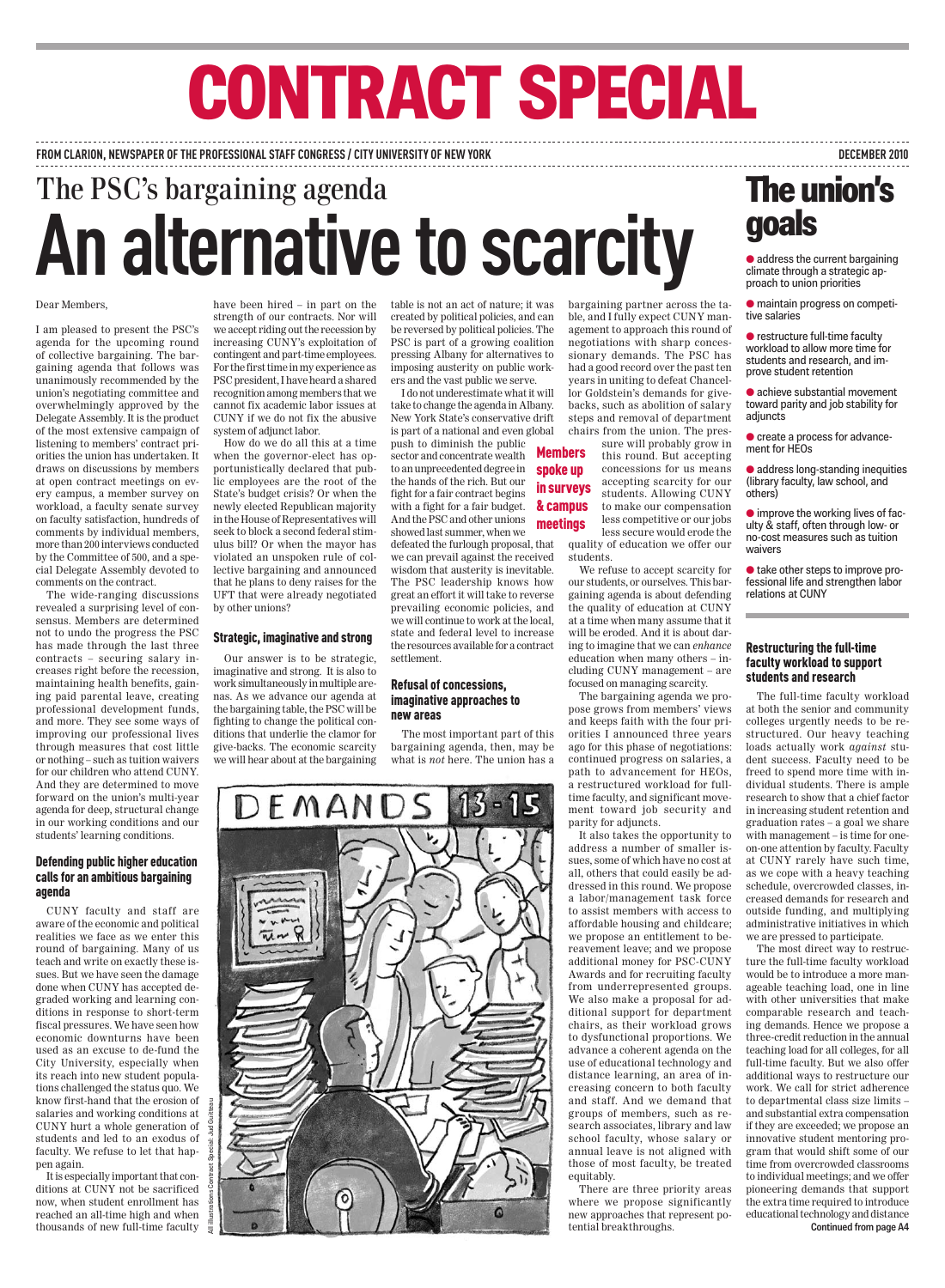### A2 **CONTRACT DEMANDS CONTRACT CLARIFY CLARIFY CLARIFY CLARIFY Clarion** | December 2010

**IMPORTANT NOTE: the demands are listed below by category. The order of the list is not intended to reflect priority.**

### **COMPETITIVE COMPENSATION**

**1. Salary Increases:** All members of the bargaining unit, including bargaining unit members employed at the Educational Opportunity Centers and in Continuing Education series titles, shall receive *per annum* across-the-board salary increases, compounded. (Article 24)

**2. Movement in Steps:** For full-time employees, the five**-**year step and the seven-year step shall be converted to one-year steps. For adjunct and hourly employees whose salary schedules are covered in Article 24, movement from the penultimate and antepenultimate steps will take place after one year. (Article 24)

**3. Movement toward Adjunct Salary Parity:** The University shall make substantial, measurable progress toward pay parity for part-time teaching adjuncts, based on proportional parity with the full-time Lecturer title, through one or a combination of the following measures: increased hourly pay, longevity increments, an initiative for conversion of teaching adjuncts who have met appropriate eligibility requirements to full-time positions. (Article 24)

**4. Regularize Salary Schedules:** A schedule of salary steps shall be introduced for all Research Associates, for all CUNY Law School fulltime and part-time faculty (with the exception of Distinguished Lecturer-Law School); for all full-time Medical professor title employees (with the exception of Distinguished Lecturer, Medical Series), and for the Medical Lecturer position. (Articles 35, 34 and 24).

**5. Salary Differential for College Laboratory Technicians and Assistants to HEO:** The salary differential for College Laboratory Technician series employees and Assistants to HEO who have earned Master's or doctoral degrees from an accredited institution in a field related to their job duties shall be increased. (Article 24)

**6. Nighttime, Weekend and "Stand-By" Differentials:** Employees in the

Higher Education Officer series, the College Laboratory Technician series and the Registrar series who are assigned, as part of their scheduled workweek, to work on Saturday or Sunday or to work later than 5:00 p.m. on a weekday shall receive a pay differential for the hours assigned outside of normal business hours. Employees in the titles above who are required to remain on standby or on-call status for hours in addition to their normal workweek shall receive appropriate additional compensation.

**7. New Full-Time Faculty:** New fulltime faculty members whose initial appointment is on September 1 of any given year shall be placed on payroll on August 1 of that year in order to enable them to complete the advance preparation required for assuming a new faculty position. New full-time faculty whose teaching appointment begins on February 1 of any given year shall be placed on payroll on January 1 of that year.

**8. Welfare Fund Enhancements and Equity in Adjunct Health Insurance:** There shall be a substantial increase in contributions to the PSC/CUNY Welfare Fund for all active and retired members of the bargaining unit, including employees at the Educational Opportunity Centers. Eligible part-time instructional staff members shall be included in the New York City Health Benefits Program. (Article 26)

**9. Educational Opportunity Centers:** Salary parity with the other units of

Contract demands approved by the Delegate As

PSC Bargaining A



the City University in comparable positions shall be maintained. The Supplemental Agreement on Educational Opportunity Centers shall be amended to improve certain working conditions and benefits. (Supplemental Agreement on Educational Opportunity Centers)

**10. Hunter Campus Schools:** Improvements shall be made in the terms and conditions of the employees in the bargaining unit at the Hunter Campus Schools, including through enhancing the salary for Assistant Teachers. (Article 24)

**11. Pension Equity:** The University shall provide part-time instructional staff with the option to participate in the Optional Retirement Programs.

**12. CLIP Instructors:** Teachers in the CUNY Language Immersion Program shall be placed in full-time positions under Article 1 (or in a newly established full-time position) on the appropriate salary schedule, with all the rights and benefits of full-time employees. (Article 1)

### Workloads that Support Quality Education

**13. Full-Time Faculty Workload:** The workload of full-time teaching faculty shall be restructured to enhance the quality of education, to support improved student retention and graduation rates, and to allow faculty to contribute meaningfully to the academic community through research, scholarship and creative work. As part of accomplishing this goal, the maximum teaching load for full-time faculty at all colleges shall be reduced by 3 teaching contact hour credits annually. (Article 15 and Appendix A)

**14. Class Size:** In the event the University violates departmental class size limits without the written consent of both the instructor and the department chair, full-time instructors shall be credited with additional teaching contact hour credits equivalent to the number of teaching contact hours of the course; part-time instructors shall receive equivalent compensation.

**15. Support for Student Mentoring:**  Full-time faculty who choose to participate in a student-mentoring program to be designed jointly by the parties shall receive teaching contact hour credits for mentoring five students per semester. Both faculty and student participants will be required to participate in assessment and accountability measures designed by the parties.

**16. Library Faculty:** All Library faculty, regardless of when hired, shall have the same number of annual leave days as other full-time faculty. Effective on the date on which Article 14.3 b) is changed to provide annual leave for Library faculty equivalent to the annual leave of other full-time faculty, Library faculty professional development leaves shall be discontinued. (Articles 14 and 25)

**17. Additional Support for Department Chairs:** Department chairs (and, where appropriate, their deputies) shall receive additional support through provision of one or a combination of the following: additional reassigned time, additional financial compensation, and additional access to support personnel.

**18. Educational Technology and Distance Learning:** The use of Educational Technology and Distance Learning by instructional staff members falls within contractual provisions, professional review procedures, shared governance, and long-established governance practices, but its special impact on certain terms and conditions of employment needs to be further addressed through collective bargaining. Educational Technology and Distance Learning (ET and DL) shall be understood to include but not be limited to: webassisted courses, asynchronous courses, and hybrid courses.

Instructional staff shall receive adequate compensation (in either salary or credit for time, or both) for the professional development, course development and additional instructional time that is required by the use of ET and DL.

Instructional staff shall have the right to:

Ownership of their work product Control of the rebroadcast of their work product

Adequate technological support services to deliver course content Selection of the teaching platform most appropriate for their work

Continued and expanded use of University resources to create and support the CUNY Academic Commons and other similar facultydriven endeavors.

An Educational Technology and Distance Learning Labor/Management Committee shall be estab-

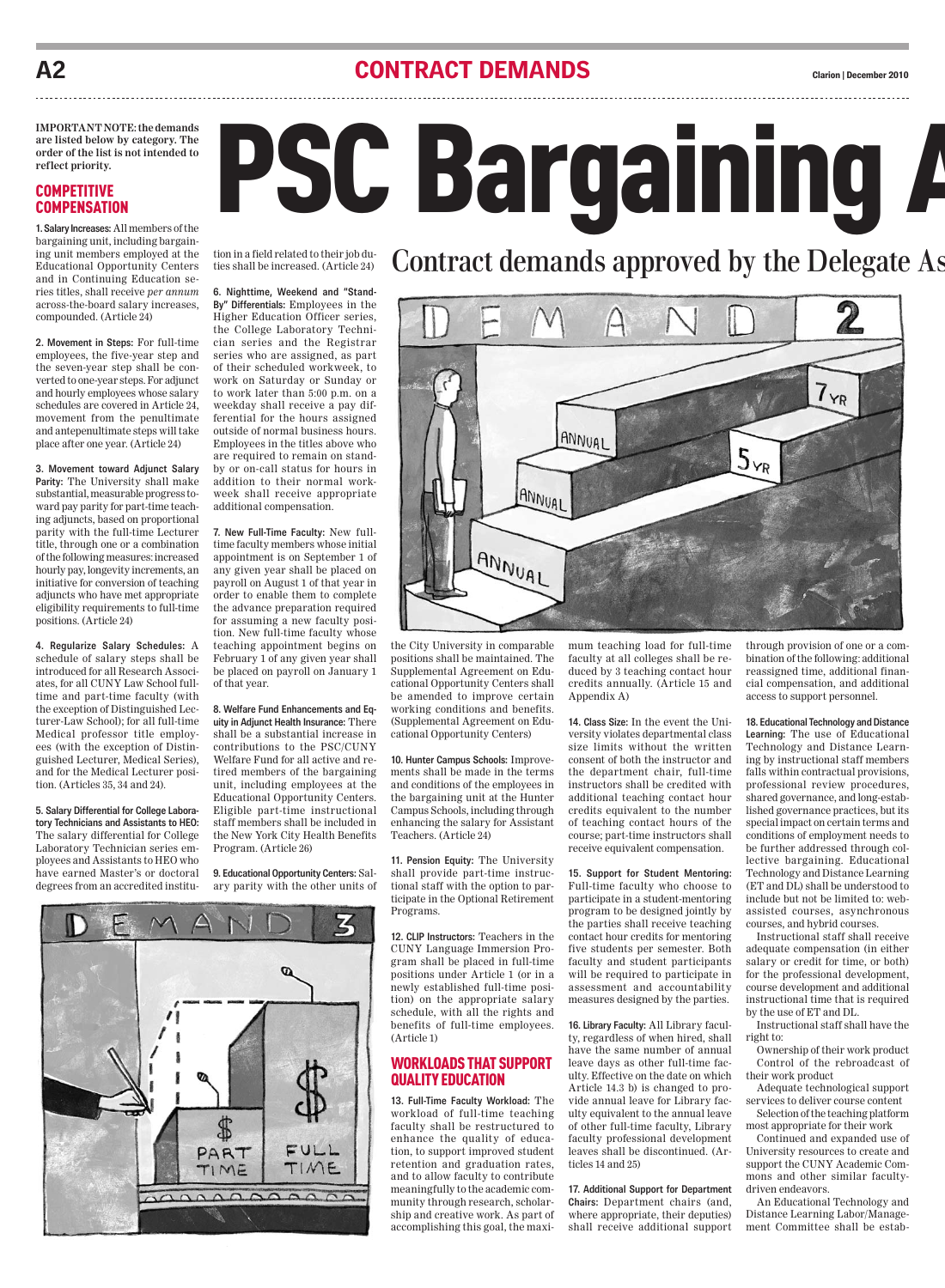### CONTRACT DEMANDS Carion | December 2010



## sembly on November 4

lished and shall recommend to the parties practices and policies as necessary.

**19. Equity in Teaching Load at New York City College of Technology:** The parties shall complete their negotiations to identify funding to reduce the fulltime professorial teaching load at New York City College of Technology to parity with other four-year CUNY colleges, 21 hours.

### Workforce Stability and Advancement

**20. System of Advancement for HEO-Series Employees:** A system enabling advancement for HEO-series employees shall be introduced, such that employees in the titles Assistant to HEO, HEO Assistant, and HEO Associate shall be eligible for advancement in salary and the designation "Advanced." Advancement shall be determined by peer review, subject to final approval of the President and the Board of Trustees. Advancement shall result in movement to the HEO-series salary schedule of the title classified immediately above the employee's title, on the first step that is higher than the employee's current salary. Decisions about advancement shall be based on such criteria as excellence in performance and expansion of duties; such decisions shall be subject to Articles 9 and 20. (Articles 9 and 13)

**21. HEO Classification and Appointment:** The reclassification procedures shall be improved, to create greater fairness and transparency. A Certificate of Continual Administrative Service shall be granted to HEO-series employees after the fifth year

of service; the first appointment for HEO-series employees shall be a one-year appointment, and the second and third reappointments shall be two-year appointments, with appropriate amendments to Articles 9 and 13.11. (Articles 9 and 13)

**22. Adjunct Workforce Stability:** A system of job stability for teaching adjuncts shall be introduced, such that adjuncts earn a Certificate of Continuous Employment in the adjunct title after teaching an average of 12 contact teaching hours a year in the same department in any 5 of the previous 7 years, and successfully undergoing a review by the department. An adjunct who has achieved a CCE shall be entitled to teach a minimum of 6 contact teaching hours per semester and would not be subject to non-reappointment, except for just cause. Teaching adjuncts who have completed an average of 12 contact teaching hours per year in any 10 of the past 12 years by the day following the expiration date of the 2007- 2010 Agreement shall receive the CCE upon the effective date of this provision. (Article 12)

### Support for an Academic Community

**23. Tuition Waivers:** 1) Children and stepchildren of full-time members of the instructional staff shall be granted tuition waivers for undergraduate courses at CUNY. 2) The eligibility requirement for tuition waivers for teaching adjuncts shall be reduced from ten semesters to six, and may be established through service CUNY-wide. 3) Non-teach-

ing adjuncts who have worked at least 6 hours per week at the same college for 6 consecutive semesters (not including the summer session), and who have been appointed to work at least 6 hours per week in a fall or spring semester shall be granted tuition waivers for up to one course that semester. 4) Substitute service immediately preceded by and immediately followed by adjunct service shall be counted as continuous service for the purpose of determining eligibility for tuition remission. (Article 29)

**24. Paid Parental Leave:** The pilot program for paid parental leave, signed into agreement on March 19, 2009, shall be established as a permanent program and enhanced. (Article 16)

**25. PSC-CUNY Awards:** The contribution to the PSC-CUNY Awards program shall be increased by at least \$500,000. (Article 25)

**26. Increasing Racial, Ethnic and Gender Diversity:** A Diverse Faculty Recruitment and Retention Fund of \$500,000 shall be established to assist academic departments in recruiting and retaining full-time faculty from underrepresented groups, bringing candidates from such groups to campus, and undertaking other initiatives to increase diversity.

**27. Improved Access to Childcare and Housing:** A labor/management task force shall be formed to address the urgent need to provide im-

agreed to by the parties shall be entitled to apply for grants from the Fund. (Appendix C)



**29. Health and Safety:** Article 39.1 shall be amended to add the following requirements for the City University: to furnish to each of its employees a place of employment free of physical or environmental conditions that interfere with teaching and learning or with the ability of employees to perform their assigned duties; and to require that new construction and large renovation projects conform to ASHRAE standards. Article 39.2 shall be amended to establish campus health and safety committees at each college, and to establish the requirement that the college president or highest college official with responsibility for health and safety meet twice each semester with the campus committee. (Article 39)

**30. Bereavement Leave:** All full-time instructional staff members shall be entitled to five days of paid bereavement leave for a death in the immediate family (defined as spouse, domestic partner, parent, stepparent, child, stepchild, sibling, grandparent or grandchild). In the case of bereavement leave for a death in the immediate family, the leave provided for part-time instructional staff named in Article 14.8 shall be available without the need for a request. (Article 14)

### Equity, Enhancements, Grievance and Discipline

**31. Graduate Employees:** The University shall support the Union's effort to achieve improvements in the benefits available to graduate employees under NYSSHIP.

Graduate Assistants shall receive appropriate University-wide credit toward movement in salary schedule when they are appointed to adjunct positions.

A labor/management committee shall be formed to explore ways of enhancing opportunities for fulltime faculty appointments for recipients of the Ph.D. degree from CUNY, especially for Ph.D. recipients from underrepresented racial, ethnic and gender groups.

**32. Part-Time Instructional Staff:** Teaching adjuncts who have taught for at least 5 of the preceding 7 semesters, and non-teaching adjuncts who have been appointed for at least six hours per week during 5 of the preceding 7 semesters, shall accrue sick leave.

An employee currently serving in a Substitute title who is subsequently appointed to an adjunct title shall receive written notice of appointment on the same schedule as an employee currently serving in an adjunct title. (Article 10.1(a)3.)

The University shall provide the first paycheck of the semester for part-time instructional staff no later than 3 weeks after the first day of the semester; employees for whom a paycheck is not provided by the paycheck date shall receive an immediate advance of 80 percent of the gross salary due on the paycheck date and a similar advance for any subsequent period or periods for which paychecks

are not provided. The balance due to the employee for each pay period shall be included in the first regular paycheck.

**33. Continuing Education Teachers:** The Supplemental Agreement on Continuing Education shall be amended to include:

provisions for regular observations and evaluations of Continuing Education faculty, consistent with Articles 18 and 19 of the Agreement;

provisions for a grievance/arbitration procedure consistent with Article 20 of the Agreement.

**34. Increased Reassigned Time for Union Work:** The PSC shall be granted reassigned time for negotiation of successor agreements, in addition to the reassigned time for handling of grievances and implementation of this Agreement under Article 6. The additional reassigned time shall be granted during periods when successor agreements are being negotiated, and shall be allocated by the PSC to bargaining unit members who participate in collective bargaining with the University. (Article 6)

**35. Appointment, Evaluation, Grievance and Discipline:** Appointment and Non-Reappointment: The following shall be added to both Article 9.9 and Article 9.10: "If after ten (10) calendar days, as above, the written statement of reasons has not been furnished to the affected employee, the employee shall be deemed reappointed for one year."

The time bar to complaint regarding non-compliance under 18.2(b)2.b) or c) and 18.3 shall be removed by deleting the third sentence of Article 18.2(b)2.d) and the third sentence of Article 18.3(d).

Article 20.4 shall be amended to allow 60 working days to file a grievance.

If the University fails to render a Step One or Step Two grievance decision within the contractual time limit, the grievance shall be deemed sustained.

A new section, 20.9, shall be added: "In all investigative circumstances and any situations that could reasonably lead to future discipline, employees must be told of their rights to union representation."

The following shall be deleted from Article 21: "staff in HEO series titles shall be subject to discharge as provided in Article 21.9," and all of 21.9 shall be deleted.

The following shall be added, either to 21.1, or as a new section, 21.14: "Any and all actions resulting from any and all internal investigations pursuant to any University policy must proceed through Article 21, and, in all investigative circumstances and any situations that could reasonably lead to future discipline, employees must be told of their rights to union representation."

*Note: The Professional Staff Congress reserves the right to amend or supplement these demands during the course of collective bargaining.*